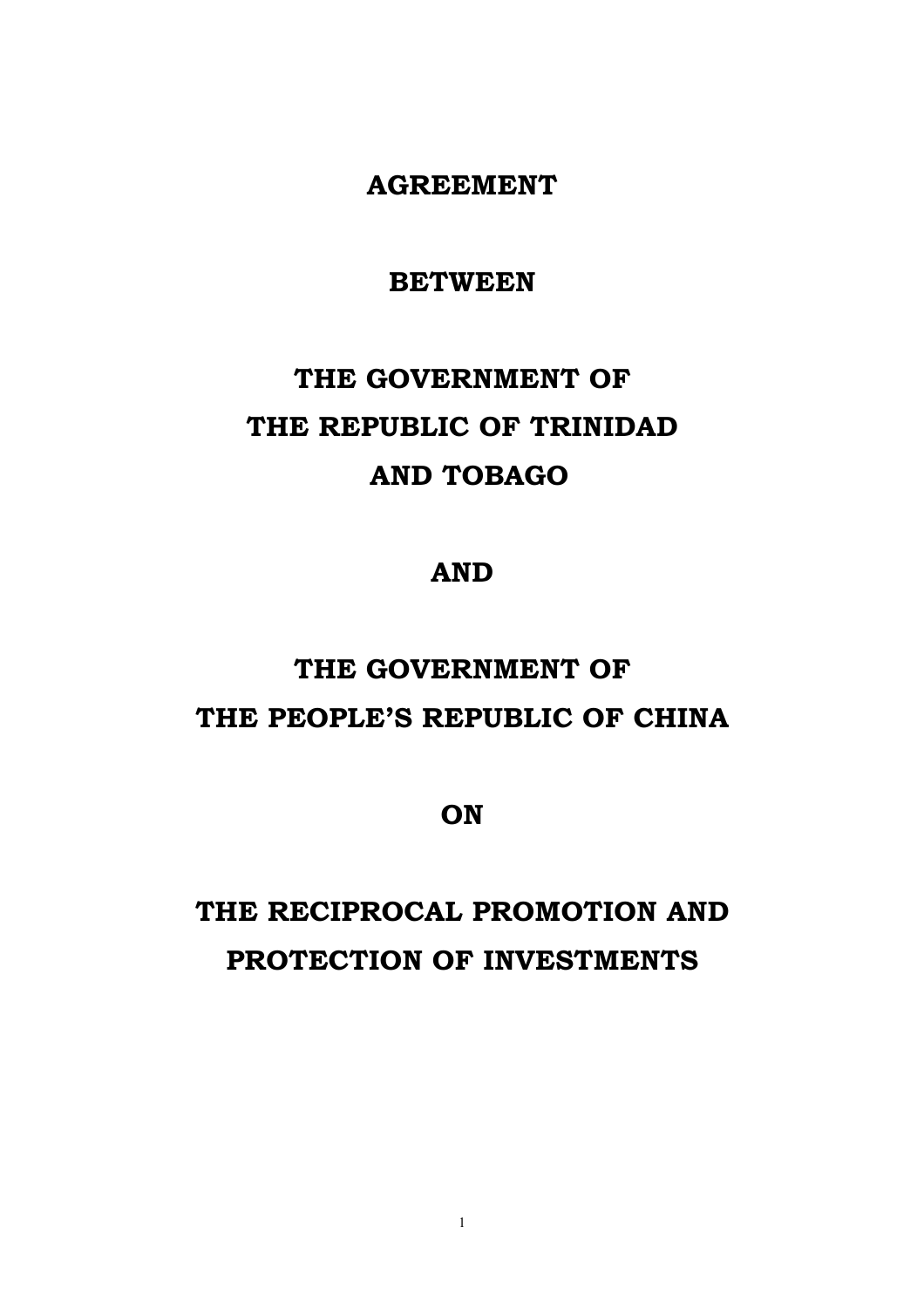The Government of the Republic of Trinidad and Tobago and the Government of the People's Republic of China, hereinafter referred to as the Contracting Parties;

Desiring to intensify economic cooperation between both States on the basis of equality and mutual benefits;

Recognizing that the reciprocal encouragement, promotion and protection of investments will be conducive to stimulating business initiatives of investors and the economic development of both States;

Intending to create favourable conditions for investment by investors of one Contracting Party in the territory of the other Contracting Party;

Agreeing that these objectives can be achieved without relaxing health, safety and environmental measures of general application;

Respecting the sovereignty and laws of the Contracting Party within whose jurisdiction the investment falls;

Have agreed as follows:

#### **ARTICLE 1 Definitions**

For the purpose of this Agreement:

1. "investment" means every kind of asset invested by investors of one Contracting Party in accordance with the laws and regulations of the other Contracting Party in the territory of the latter and in particular, though not exclusively, includes:

(a)movable and immovable property as well as any other property rights such as mortgages, liens and pledges;

(b)shares, stock, debentures and any other form of participation in a company;

(c)claims to money, or to any performance under contract having an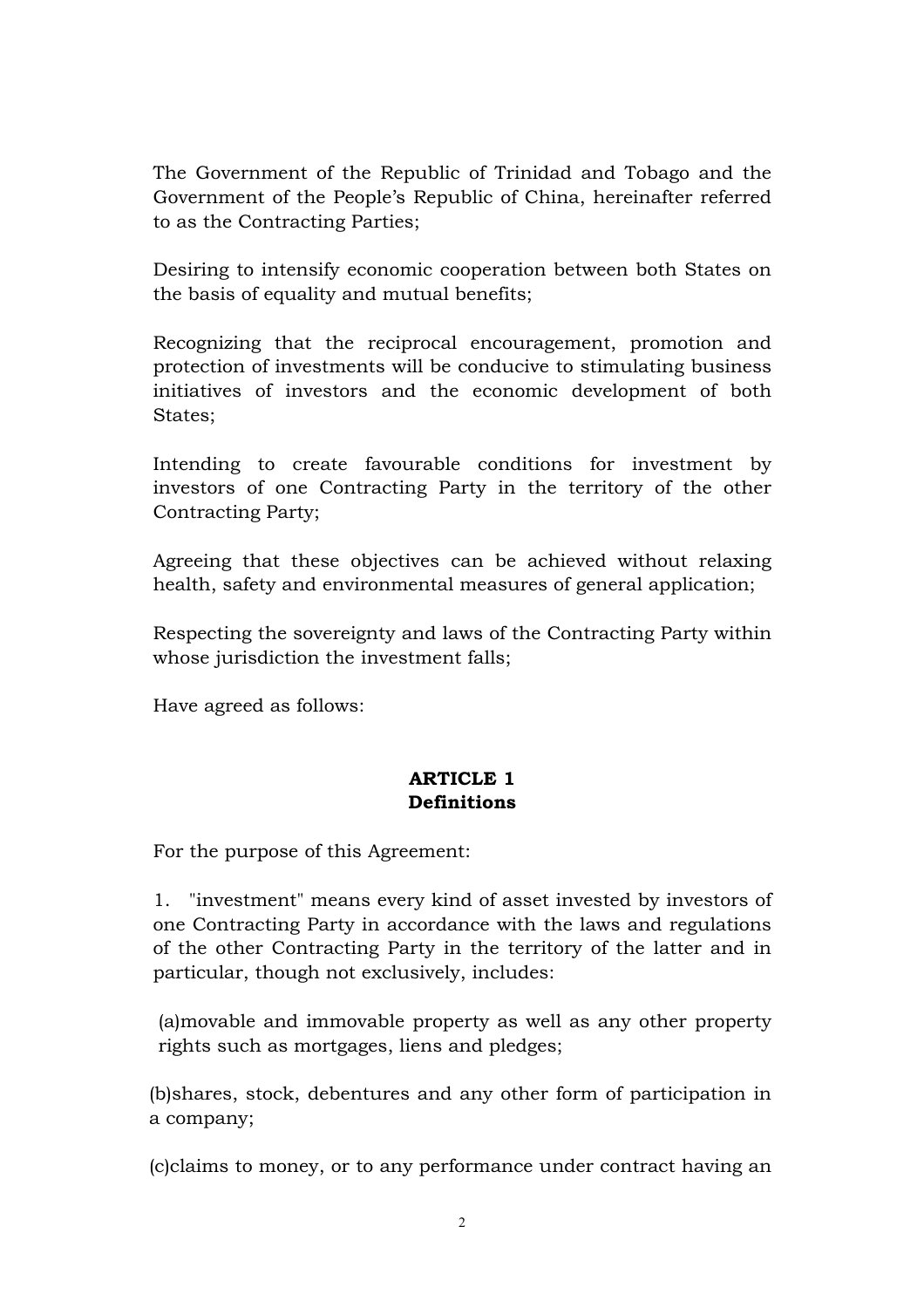economic value associated with an investment, loans only being included when they are directly related to an investment;

(d)intellectual property rights including copyrights, patents, industrial designs, trademarks, trade names, technical processes, know-how and goodwill;

(e)business concessions conferred by law or under contract permitted by law, including concessions to search for, cultivate, extract or exploit natural resources;

Any change in the form in which assets are invested shall not affect the character of the assets as investments, provided that such change is done in conformity with laws and regulations of the Contracting Party in which the assets are invested.

2. **"**investors**"** means:

(a)natural persons who have nationality of either Contracting Party in accordance with the laws of that Contracting Party;

(b)economic entities, including companies, corporations, associations, partnerships and other organizations, incorporated and constituted under the laws and regulations of either Contracting Party and which have their seats in that Contracting Party.

3. "nationals" means those persons referred to in 2 (a) above.

4. "returns" means the amounts yielded from an investment and in particular, though not exclusively, includes profit, interest, capital gains, dividends, royalties and fees ;

5. "territory" means:

(a)in respect of the People's Republic of China, the territory of the People's Republic of China, (including the land area, internal waters, territorial sea and airspace above them), as well as any marine area beyond its territorial sea in which the People's Republic of China has sovereign rights or jurisdiction in accordance with the law of the People's Republic of China and international law;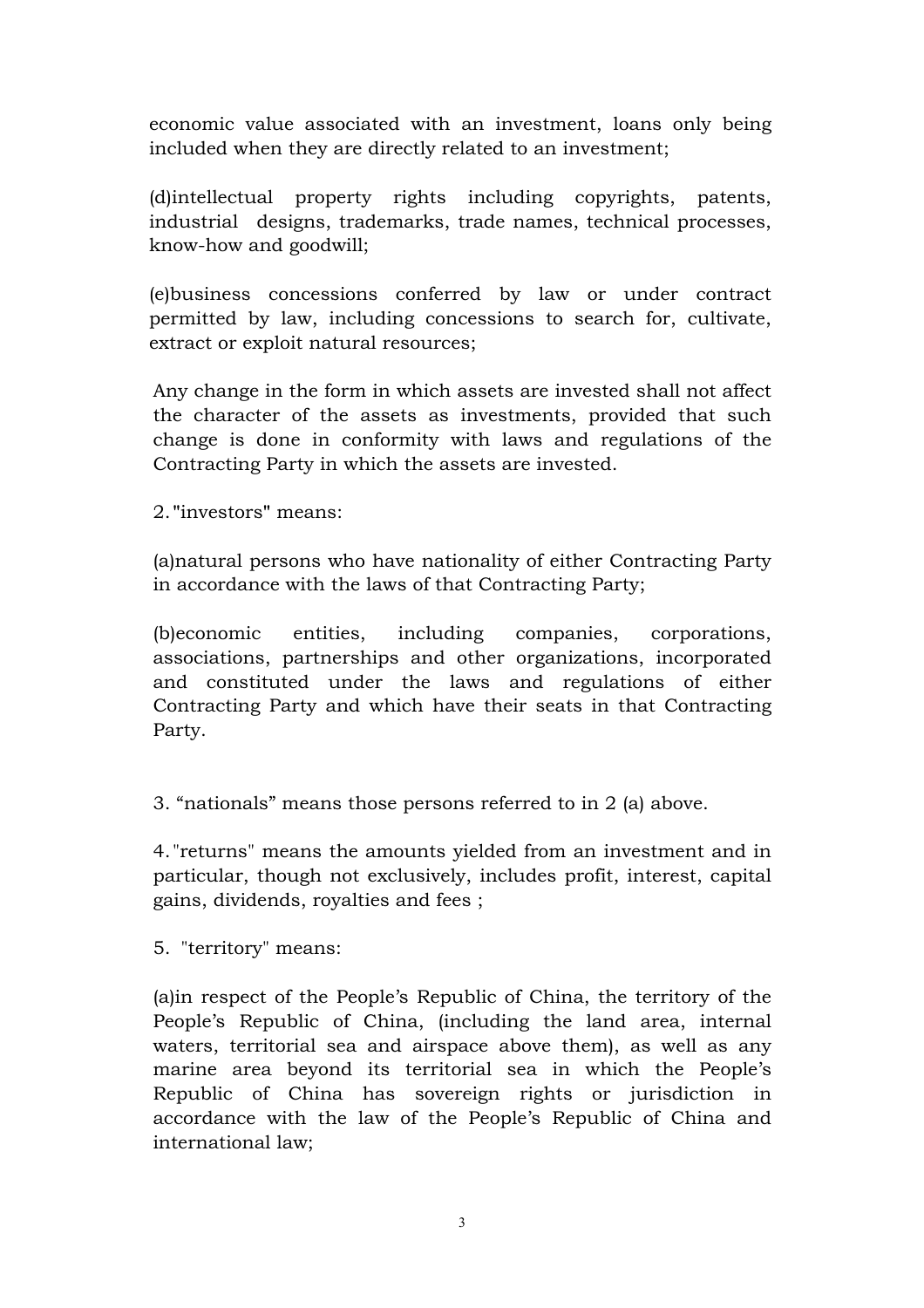(b)in respect of the Republic of Trinidad and Tobago: the Archipelagic State of Trinidad and Tobago, comprising the several islands of the Republic of Trinidad and Tobago, its archipelagic waters, territorial sea and airspace thereof, together with the adjacent submarine areas of the Exclusive Economic Zone and the continental shelf beyond the territorial sea over which Trinidad and Tobago exercises sovereign rights or jurisdiction in accordance with the laws of Trinidad and Tobago and with international law.

#### **ARTICLE 2 Application of Agreement**

This Agreement shall apply to all investments, which are made prior to or after its entry into force by investors of either Contracting Party in accordance with the laws and regulations of the other Contracting Party in the territory of the latter, but the provisions of this Agreement shall not apply to any dispute, claim or difference which arose before its entry into force.

#### **ARTICLE 3 Promotion and Protection of Investments**

1. Each Contracting Party shall encourage and create favourable conditions for investors of the other Contracting Party to invest in its territory and shall admit such investments in accordance with its laws and regulations.

2. Investments of the investors of each Contracting Party shall be accorded fair and equitable treatment and shall enjoy full protection and security in the territory of the other Contracting Party.

3. Without prejudice to its laws and regulations, neither Contracting Party shall in any way impair by unreasonable or discriminatory measures the management, maintenance, use, enjoyment or disposal of investments in its territory by the investors of the other Contracting Party.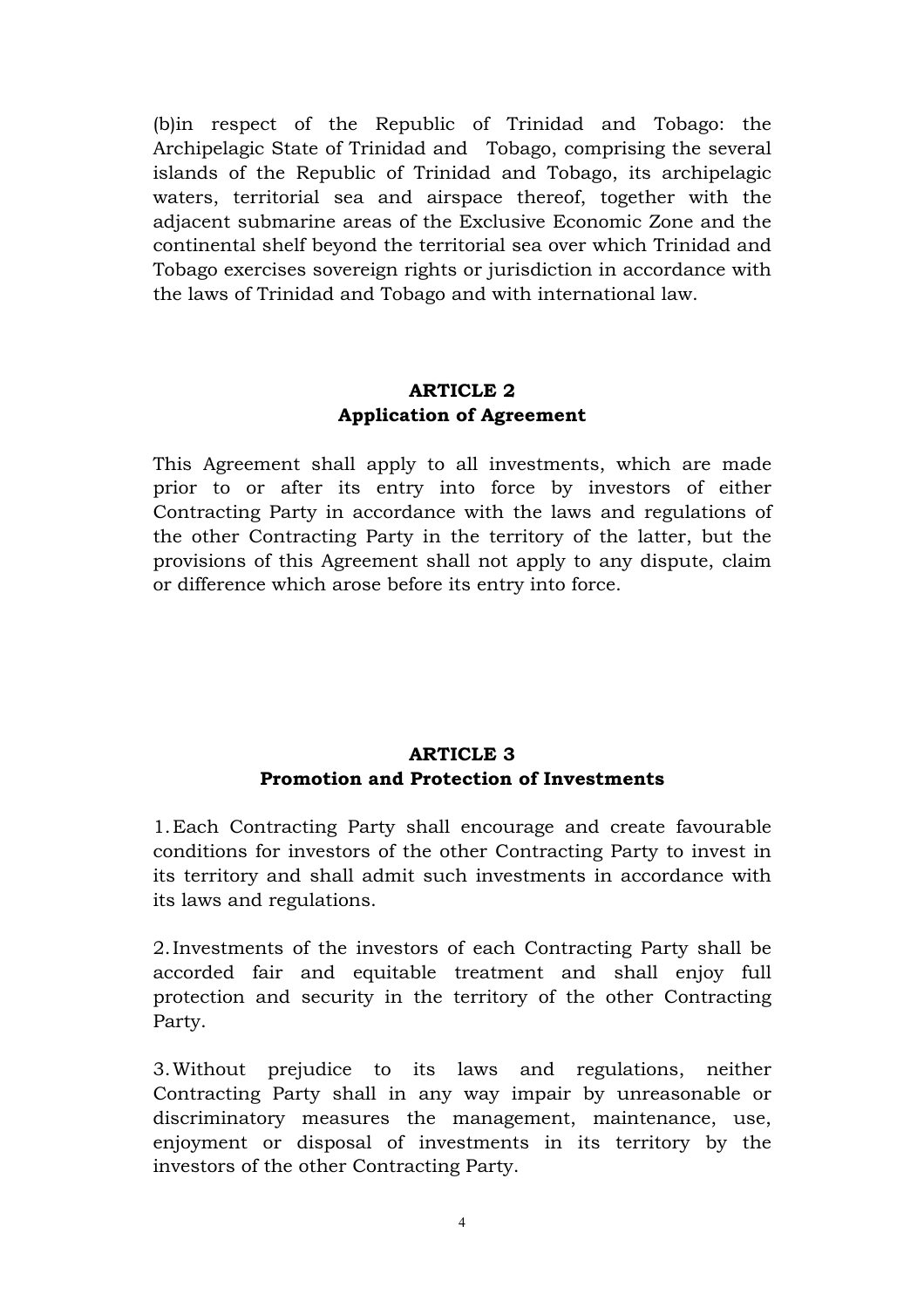4. Returns from investments and in the event of their re-investment, the returns therefrom shall enjoy the same protection as the investments.

#### **ARTICLE 4 National and Most-Favoured-Nation Treatment**

1 For the purposes of this Article, "activities associated with the investments" means the operation, management, maintenance, use, enjoyment or disposal of those investments by the investor.

2. Without prejudice to its laws and regulations, each Contracting Party shall accord to investments or returns and activities associated with the investments by the investors of the other Contracting Party treatment not less favorable than that accorded to the investments or returns and associated activities of its own investors.

3.Neither Contracting Party shall subject investments or returns and activities associated with the investments by the investors of the other Contracting Party to treatment less favorable than that accorded to the investments or returns and associated activities by the investors of investors of any third State.

4. The treatment granted under this Article shall not relate to privileges which either Contracting Party accords to investors of third States on account of its membership in, or association with, a customs or economic union, a common market or a free trade area.

5. The treatment granted under this Article shall not relate to advantages which either Contracting Party accords to investors of third States by virtue of a double taxation agreement or other international agreement regarding matters of taxation.

#### **ARTICLE 5 Compensation for Losses**

Investors of one Contracting Party whose investments in the territory of the other Contracting Party suffer losses owing to war or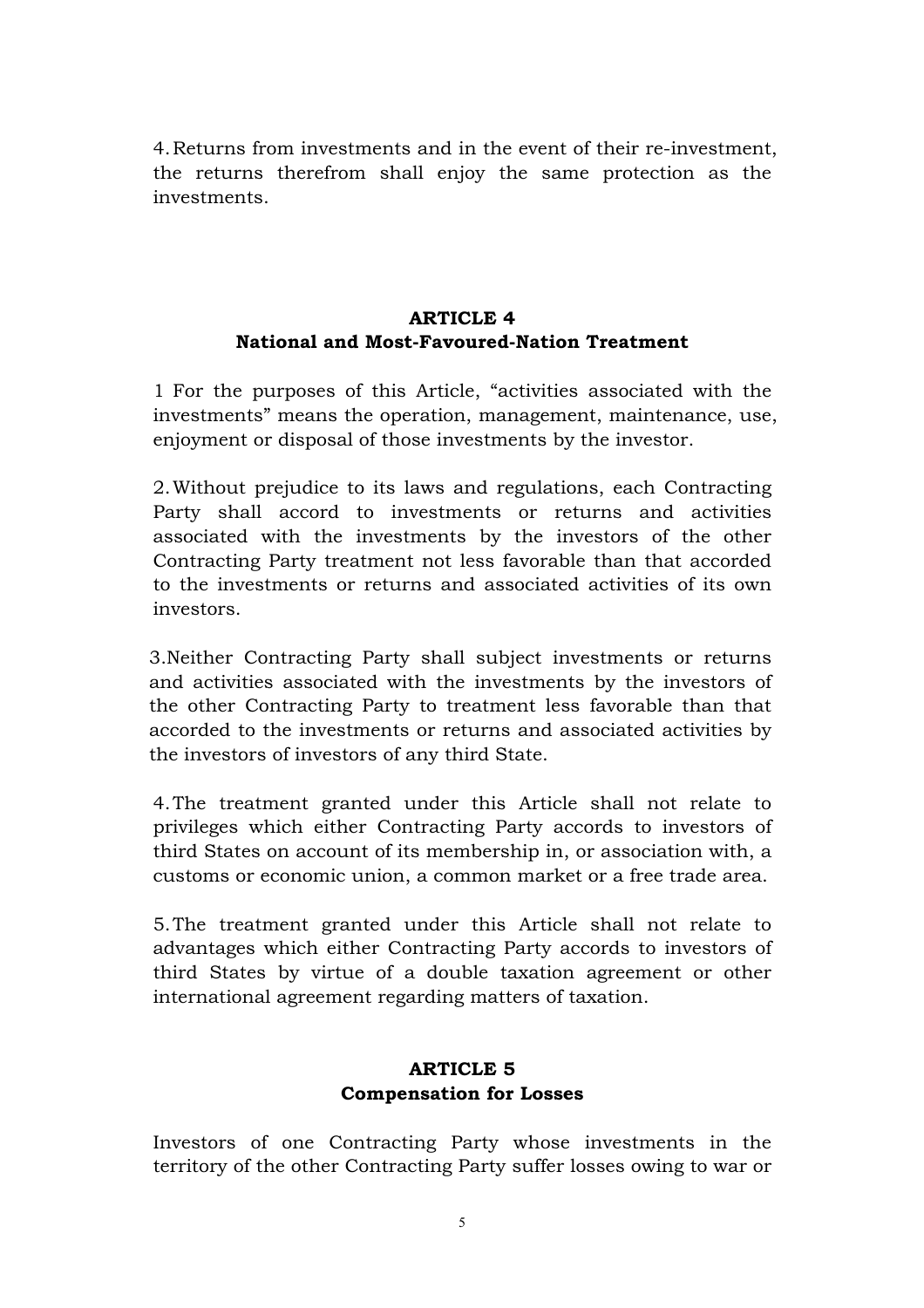other armed conflict, a state of national emergency, revolt, insurrection or riot or other similar event in the territory of the latter Contracting Party shall be accorded by the latter Contracting Party treatment, as regards restitution, indemnification, compensation or other settlement, no less favourable than that which the latter Contracting Party accords to its own investors or to investors of any third State. Resulting payments shall be freely transferable.

#### **ARTICLE 6 Expropriation**

1. Neither Contracting Party shall expropriate, nationalize or take other similar measures (hereinafter referred to as "expropriation") against the investments of the investors of the other Contracting Party in its territory, except:

- (a) for the public purpose;
- (b) under domestic law;
- (c) without discrimination;

(d)against compensation.

2. The compensation mentioned in Paragraph 1 of this Article shall be equivalent to the market value of the expropriated investments immediately before the expropriation is taken or before the impending expropriation becomes public knowledge, whichever is the earlier. The value shall be determined in accordance with generally recognized principles of valuation. The compensation shall include interest at a normal commercial rate from the date of expropriation until the date of payment. The compensation shall be made without delay, be effectively realizable and be freely transferable.

3. The investor affected shall have a right, under the law of the Contracting Party making the expropriation, to prompt review, by a judicial or other independent authority of that Contracting Party, of his or its case and of the valuation of his or its investment in accordance with the principles set out in this Article.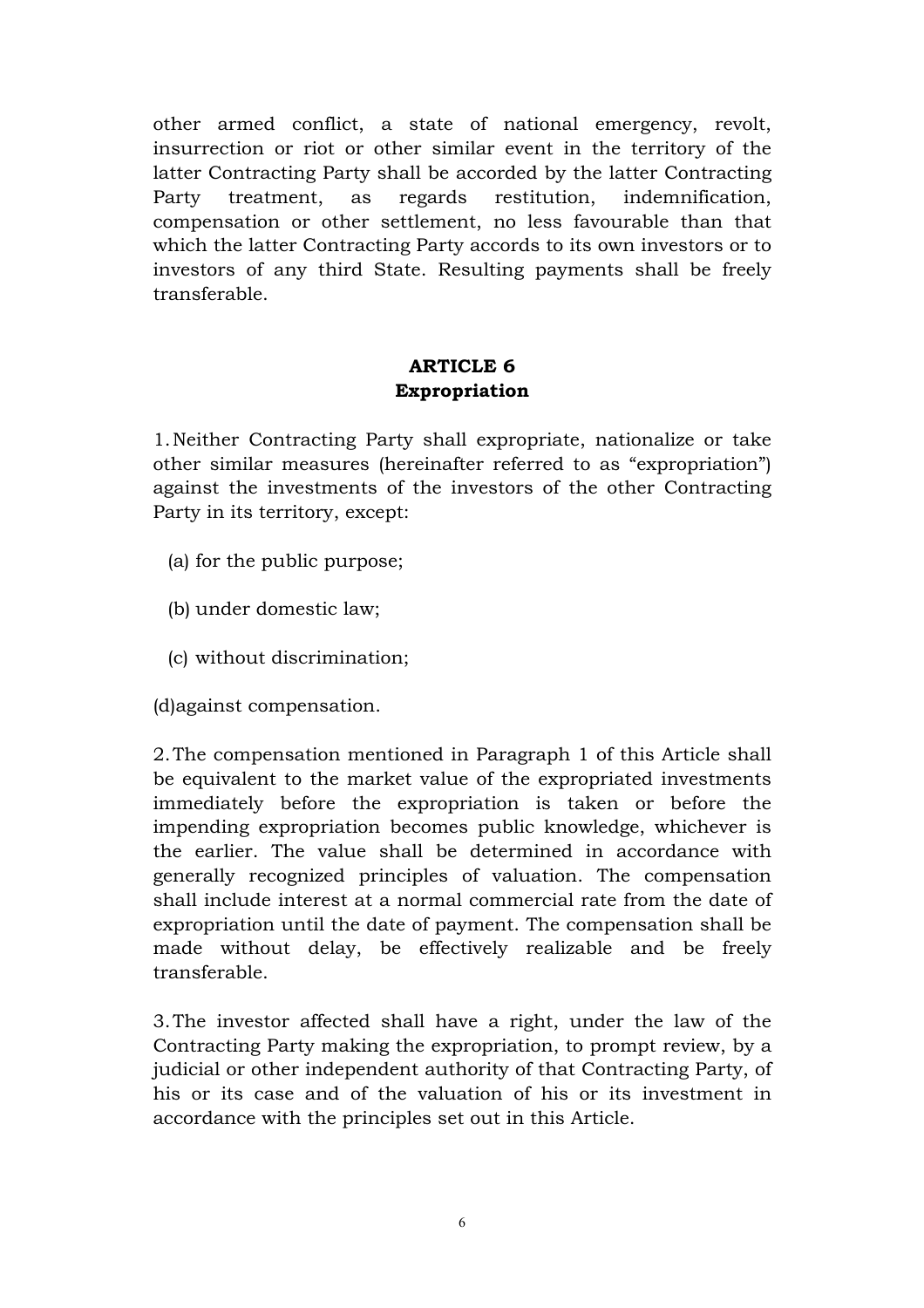#### **ARTICLE 7 Transfers**

1. Each Contracting Party shall, subject to its laws and regulations, grant to the investors of the other Contracting Party the unrestricted transfer of their investments and returns held in its territory, including:

(a) profits, dividends, interest and other current income;

(b) proceeds obtained from the total or partial sale or liquidation of investments;

(c)payments pursuant to loans referred to in Article 1 (c);

(d)royalties and fees;

(e) earnings of nationals of the other Contracting Party who are allowed to work in connection with an investment in the territory of the former Contracting Party.

(f) capital and additional sums necessary for the maintenance and development of the investments;

(g) compensation provided for in Article 5.

2.Nothing in Paragraph 1 of this Article shall affect the free transfer of compensation paid under Article 6 of this Agreement.

3. Transfers shall be made in a freely convertible currency and at the applicable prevailing market rate of exchange in the territory of the Contracting Party accepting the investment and on the date of transfer.

#### **ARTICLE 8 Entry, Sojourn and Employment**

Within the framework of their national law the Contracting Parties shall permit the entry, sojourn and employment of nationals of one Contracting Party in connection with an investment made in the territory of the other Contracting Party and shall provide assistance in and facilitate the obtaining of visas and work permits for such nationals.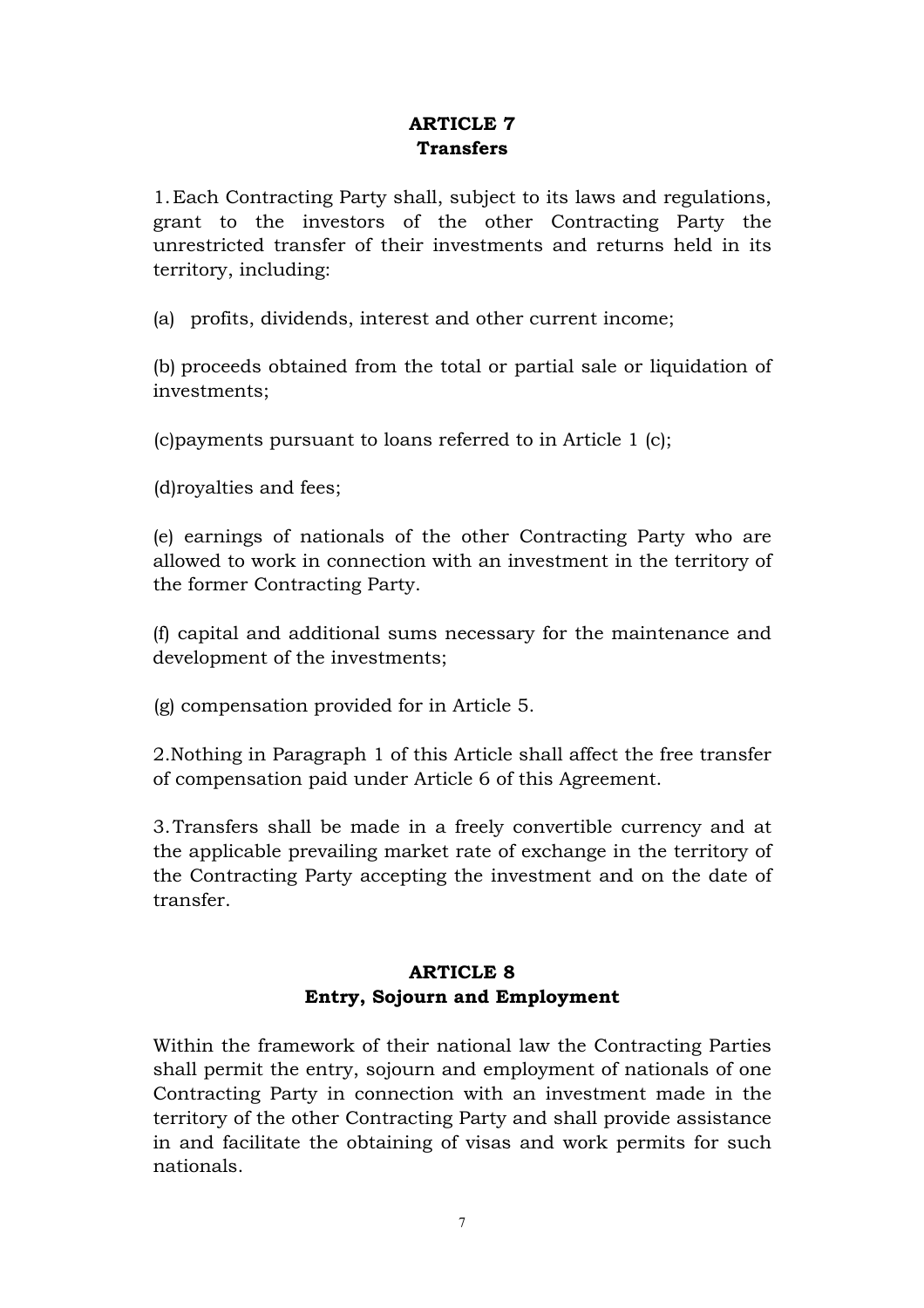#### **ARTICLE 9 Subrogation**

If one Contracting Party or its designated agency makes a payment to its investor under an indemnity given in respect of an investment made in the territory of the other Contracting Party, the latter Contracting Party shall recognize the assignment of all the rights and claims of the indemnified investor to the former Contracting Party or its designated agency, by law and the right of the former Contracting Party or its designated agency to exercise by virtue of subrogation any such right to the same extent as the investor.

#### **ARTICLE 10**

#### **Settlement of Disputes Between One Contracting Party and an Investor of the Other Contracting Party**

1. For purposes of this Agreement, an "investment dispute" is a dispute between a Contracting Party and an investor of the other Contracting Party, concerning an obligation of the former under this Agreement in relation to an investment of the latter.

2.In the event of an investment dispute, the Parties to the investment dispute should initially seek a resolution through consultation and negotiation. If the investment dispute cannot be settled amicably within six months from the date of written notification of a claim, the investor that is a party to an investment dispute may submit the investment dispute for resolution under one of the following alternatives:

(a)to the courts or administrative tribunals of the Contracting Party that is a Contracting Party to the investment dispute; or

(b) to international arbitration in accordance with paragraph 3 below, provided that the Contracting Party involved in the dispute may require the investor concerned to exhaust the domestic administrative review procedures specified by the laws and regulations of that Contracting Party before submission of the dispute to the aforementioned arbitration procedure;

3.Where the dispute is referred to international arbitration, the investor concerned may submit the dispute either to: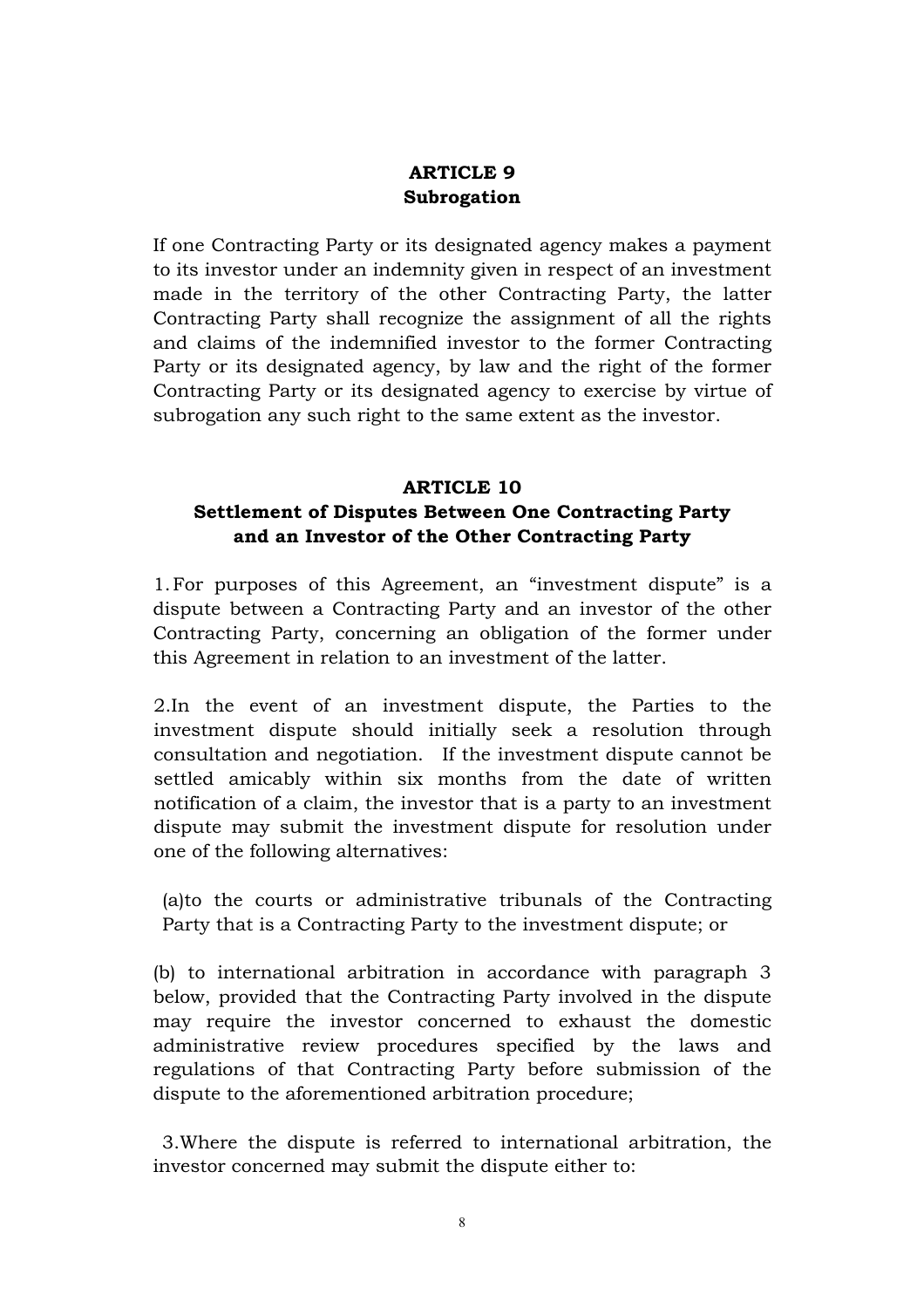(a) the International Centre for the Settlement of Investment Disputes (having regard to the provisions, where applicable, of the Convention on the Settlement of Investment Disputes between States and Nationals of other States, opened for signature at Washington D. C on 18th March 1965; or

(b)an ad hoc arbitral tribunal to be appointed by a special agreement or established under the Arbitration Rules of the United Nations Commission on International Trade Law;

(c) an international arbitrator to be appointed by a special agreement of the parties to the investment dispute.

4. The tribunal referred to in Paragraphs 3 (a), (b) and (c) of this Article shall adjudicate in accordance with the law of the Contracting Party to the dispute accepting the investment including its rules on the conflict of laws, the provisions of this agreement as well as the applicable principles of international law.

5. Any arbitral award rendered pursuant to this Article shall be final and binding on the parties to the investment dispute. Each Contracting Party shall carry out without delay the provisions of any such award.

6. In any proceeding involving an investment dispute, a Contracting Party shall not assert, as a defense, counterclaim, right of set-off or for any other reason, that indemnification or other compensation for all or part of the alleged damages has been received or will be received by the investor concerned pursuant to a commercial insurance or guarantee contract. This provision shall not apply to any payments made under Article 9.

#### **ARTICLE 11 Settlement of Disputes Between the Contracting Parties**

1. Any dispute between the Contracting Parties concerning the interpretation or application of this Agreement shall, if possible, be settled through diplomatic channels.

2. If the dispute has not been settled within a period of six months from the date on which the matter was raised by either Contracting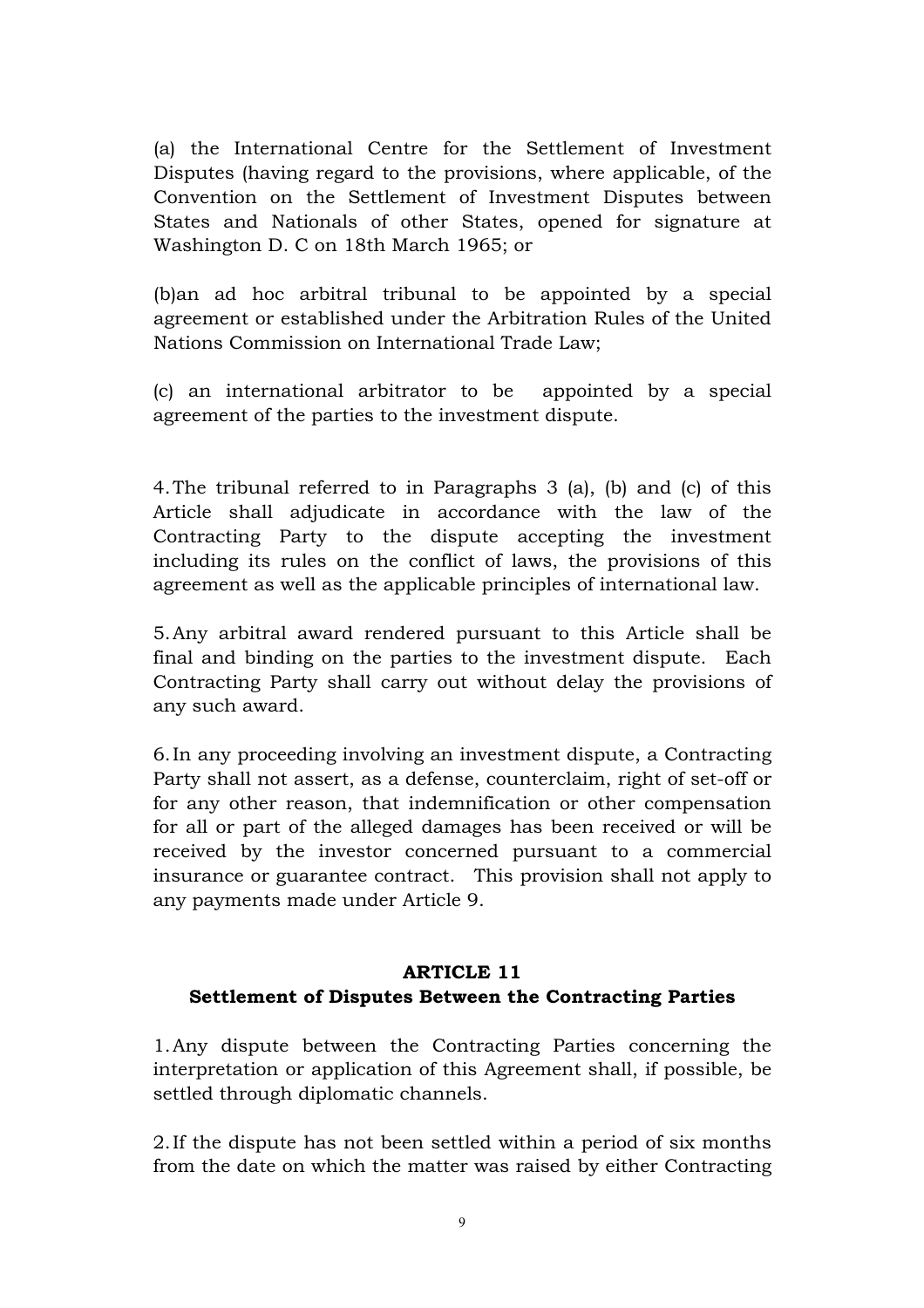Party, it may be submitted at the request of either Contracting Party to an Arbitral Tribunal.

3. Such an Arbitral Tribunal shall be constituted ad hoc as follows: each Contracting Party shall appoint one member, and these two members shall agree upon a national of a third State having diplomatic relations with both Contracting Parties, as the chairman to be appointed by the two Contracting Parties. Such members shall be appointed within two months, and such chairman within four months from the date on which either Contracting Party has informed the other Contracting Party that it intends to submit the dispute to an Arbitral Tribunal.

4. If within the periods specified in paragraph 3 above the necessary appointments have not been made, either Contracting Party shall, in the absence of any other arrangement, invite the President of the International Court of Justice to make the necessary appointments. If the President is a national of either Contracting Party or if he is otherwise prevented from discharging the said function, the Vice-President shall be invited to make the necessary appointments. If the Vice-President is a national of either Contracting Party or if he, too, is prevented from discharging the said function, the member of the Court next in seniority who is not a national of either Contracting Party or is not otherwise prevented from discharging the said functions, shall be invited to make the necessary appointments.

5. Unless otherwise agreed, all submissions shall be made and all hearings shall be completed within six months of the date of selection of the chairman. The Arbitral Tribunal panel shall reach its decision by a majority of votes, and it shall render its decisions within two months of the date of final submissions or date of the closing of the hearings, whichever is later. The Arbitral Tribunal shall reach its award in accordance with the provisions of this Agreement and the principles of international law recognized by both Contracting Parties. The Arbitral Tribunal shall, upon the request of either Contracting Party, explain reasons for its award. Such decisions shall be binding on both Contracting Parties. Each Contracting Party shall bear the cost of its own member of the Tribunal and of its representation in the arbitral proceedings; the cost of the Chairman and the remaining costs shall be borne in equal parts by the Contracting Parties. The Tribunal may, however, in its decision direct that a higher proportion of costs shall be borne by one of the two Contracting Parties, and this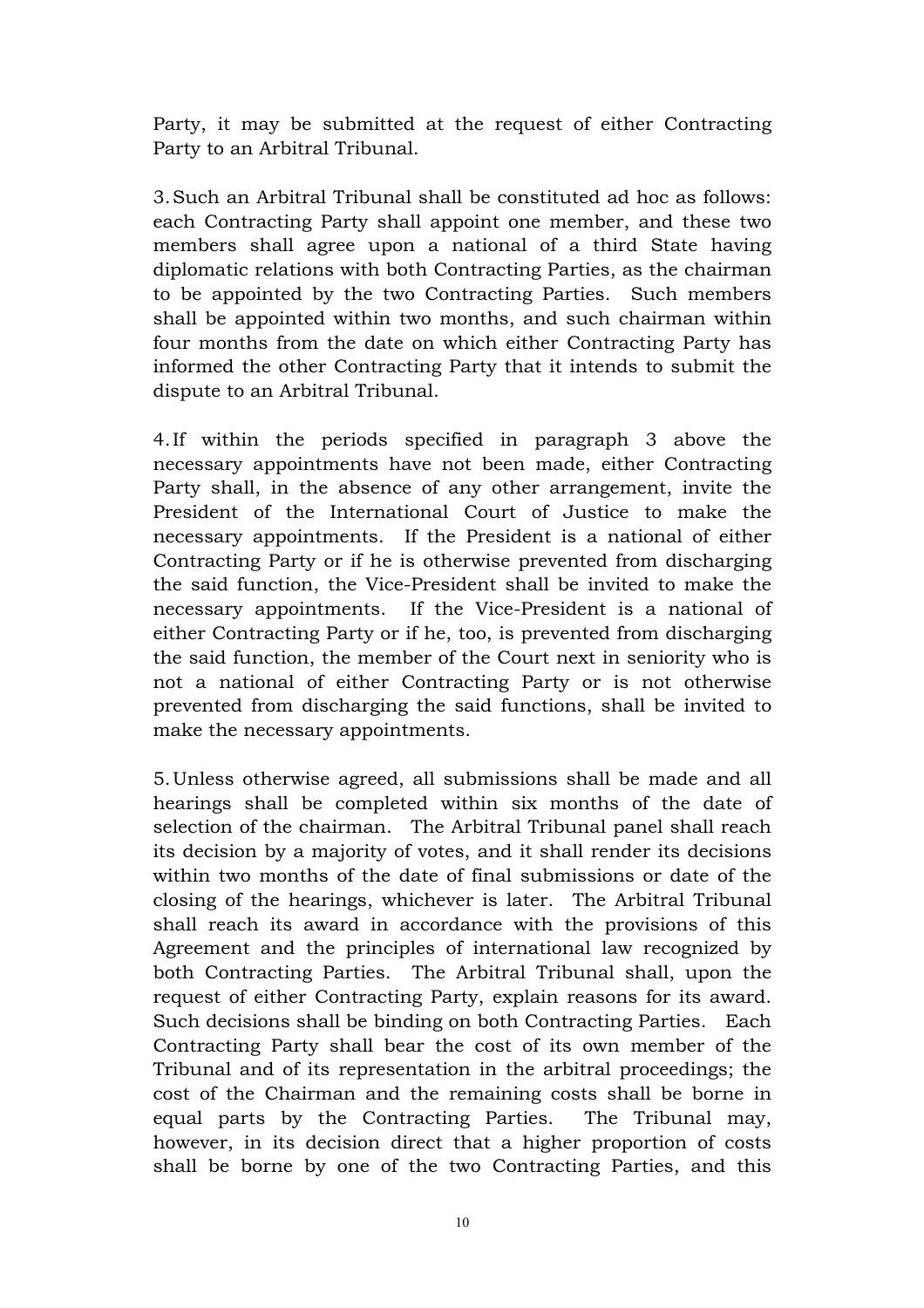award shall be binding on both Contracting Parties. The Tribunal shall determine its own procedure.

#### **ARTICLE 12 Relations Between Contracting Parties**

The provisions of the present Agreement shall apply irrespective of the existence of diplomatic or consular relations between the Contracting Parties.

#### **ARTICLE 13 Application of Other Rules**

1. If the law of either Contracting Party or obligations under international law existing at present or established hereafter between the Contracting Parties in addition to the present Agreement contain rules, whether general or specific, entitling investments by investors of the other Contracting Party to treatment more favourable than is provided for by the present Agreement, such rules shall, to the extent that they are more favourable, prevail over the present Agreement.

2. Each Contracting Party shall observe any commitments it may have entered into with the investors of the other Contracting Party as regards their investments.

#### **ARTICLE 14**. **Consultation**

1. The representatives of the Contracting Parties shall hold meetings from time to time for the purpose of:

(a)reviewing the implementation of and proposals for amendment of this Agreement;

(b)exchanging legal information and investment opportunities;

(c)resolving disputes arising out of investments;

(d)forwarding proposals on promotion of investments;

(e)studying other issues in connection with investments.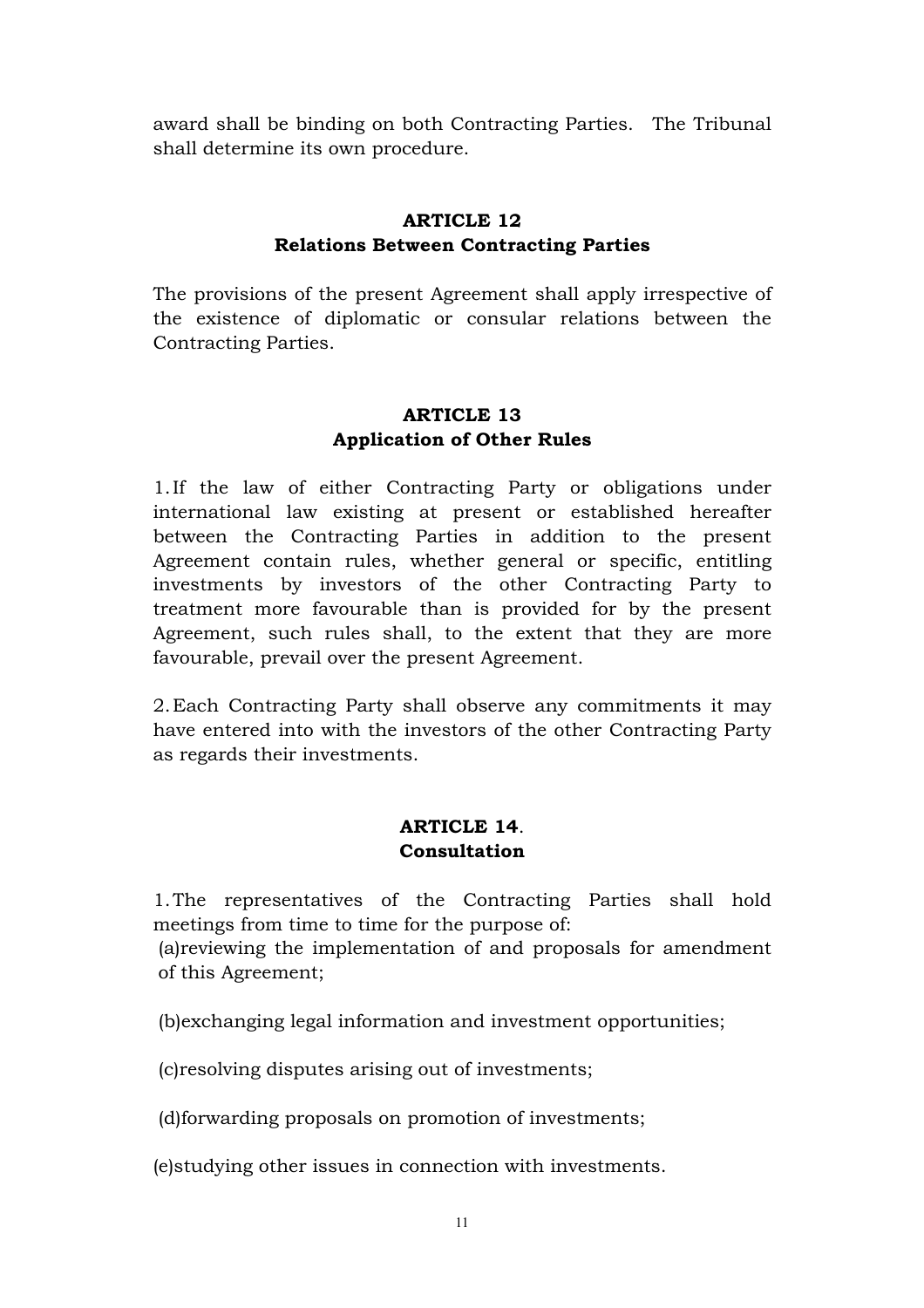2. Where either Contracting Party requests consultation on any matter of Paragraph 1 of this Article, the other Contracting Party shall give prompt response and the consultation shall be held alternatively in Port of Spain and Beijing.

#### **ARTICLE 15 Amendment**

Any provision of this Agreement may be amended by mutual agreement between the Contracting Parties. Any such amendment shall be confirmed by an Exchange of Diplomatic Notes.

#### **ARTICLE 16 Entry into Force, Duration and Termination**

1. Each Contracting Party shall notify the other in writing of the completion of the domestic legal procedures required in its territory for the entry into force of this Agreement. This Agreement shall enter into force on the date of the latter of the two notifications.

2. This Agreement shall remain in force for a period of ten years. Thereafter it shall continue in force until the expiration of twelve months from the date on which either Contracting Party shall have given written notice of termination to the other Contracting Party.

3. With respect to investments made whilst the Agreement is in force, its provisions shall continue in effect with respect to such investments for a period of ten years after the date of termination.

In witness whereof the undersigned, duly authorized thereto by their respective Governments, have signed this Agreement.